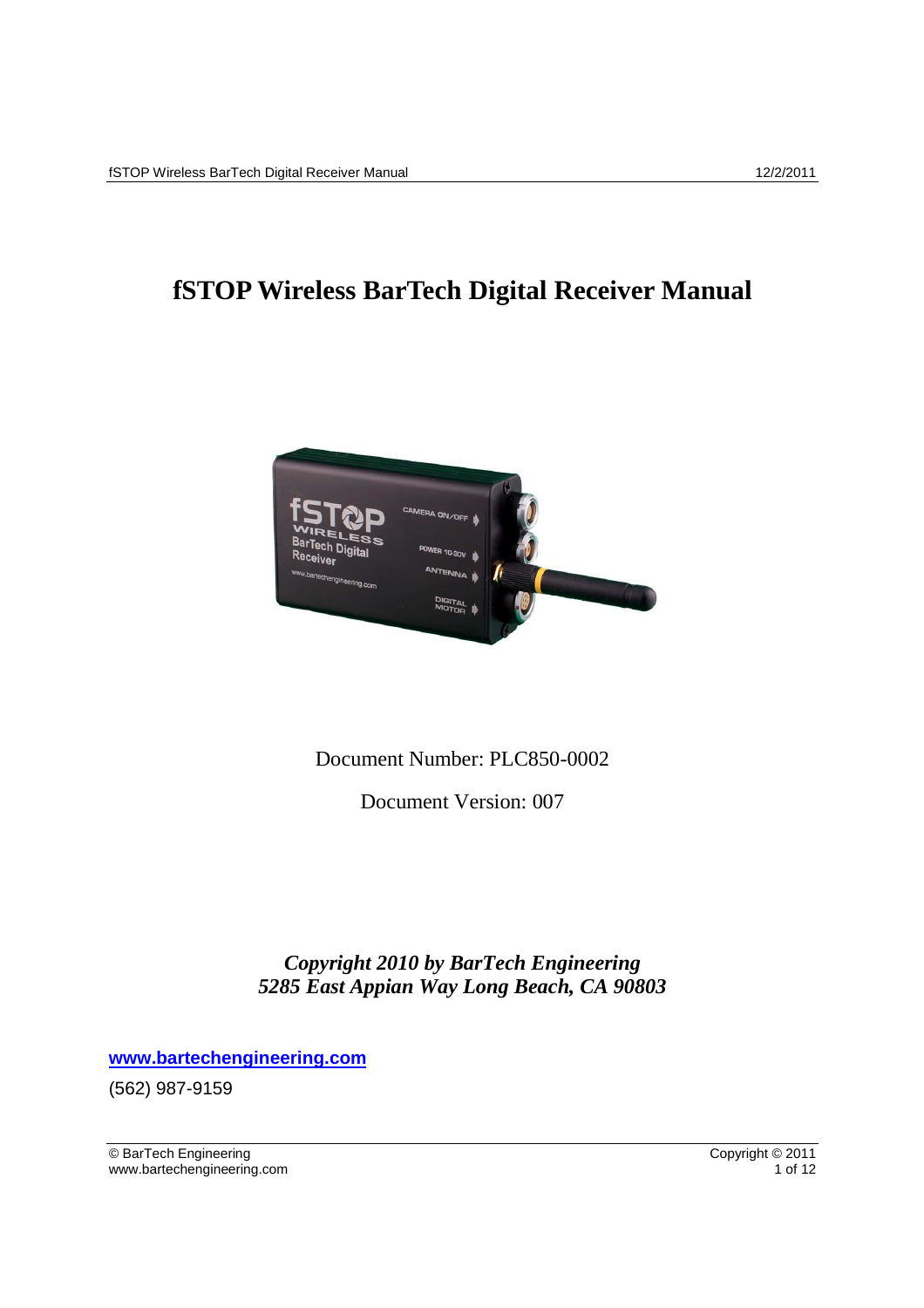## **TABLE OF CONTENTS**

| 1.     |                                                                                                                                                                                                                                                  |  |
|--------|--------------------------------------------------------------------------------------------------------------------------------------------------------------------------------------------------------------------------------------------------|--|
| 2.     |                                                                                                                                                                                                                                                  |  |
| 2.1.   |                                                                                                                                                                                                                                                  |  |
| 2.2.   |                                                                                                                                                                                                                                                  |  |
| 3.     | fSTOP Wireless BarTech Digital Receiver Setup                                                                                                                                                                                                    |  |
| 3.1.   |                                                                                                                                                                                                                                                  |  |
| 3.2.   |                                                                                                                                                                                                                                                  |  |
| 3.3.   |                                                                                                                                                                                                                                                  |  |
| 3.3.1. |                                                                                                                                                                                                                                                  |  |
| 3.3.2. |                                                                                                                                                                                                                                                  |  |
| 3.3.3. |                                                                                                                                                                                                                                                  |  |
| 3.3.4. |                                                                                                                                                                                                                                                  |  |
| 3.3.5. |                                                                                                                                                                                                                                                  |  |
| 3.3.6. |                                                                                                                                                                                                                                                  |  |
| 4.     |                                                                                                                                                                                                                                                  |  |
| 4.1.   |                                                                                                                                                                                                                                                  |  |
| 4.2.   |                                                                                                                                                                                                                                                  |  |
| 4.3.   |                                                                                                                                                                                                                                                  |  |
| 5.     | $\textbf{Specifications} \text{}$ and the contract of the contract of the contract of the contract of the contract of the contract of the contract of the contract of the contract of the contract of the contract of the contract of the contra |  |
| 6.     |                                                                                                                                                                                                                                                  |  |
| 6.1.   |                                                                                                                                                                                                                                                  |  |
|        |                                                                                                                                                                                                                                                  |  |
| 6.3.   |                                                                                                                                                                                                                                                  |  |
| 7.     |                                                                                                                                                                                                                                                  |  |
| 8.     |                                                                                                                                                                                                                                                  |  |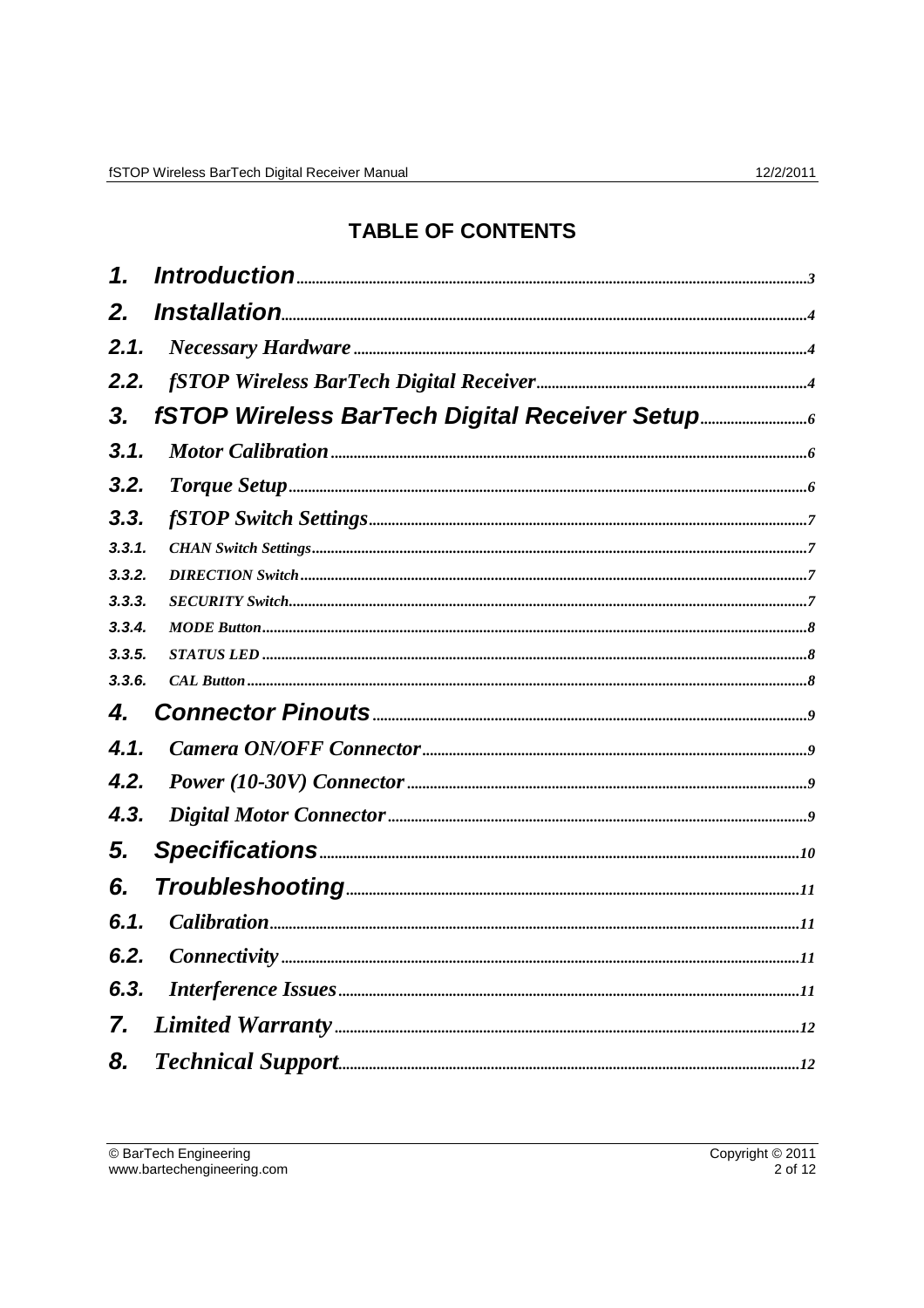## **1. Introduction**

Congratulations! You are now able to use your BarTech Handset to control industry standard Digital Follow Focus Motors. The **fSTOP Wireless BarTech Digital Receiver (BDR)** is currently the smallest, lightest and fastest response receiver on the market.

**BarTech Engineering** has worked with **PLC Electronic Solutions Ltd.** to bring new cutting edge technology at a fantastic value to be used with all camera systems from large Cinema Cameras to DSLR cameras.

We hope that you will enjoy using the **fSTOP Wireless BarTech Digital Receiver (BDR)** as much as we enjoyed bringing you this new technology. Please feel free to contact us if you have any questions or comments.



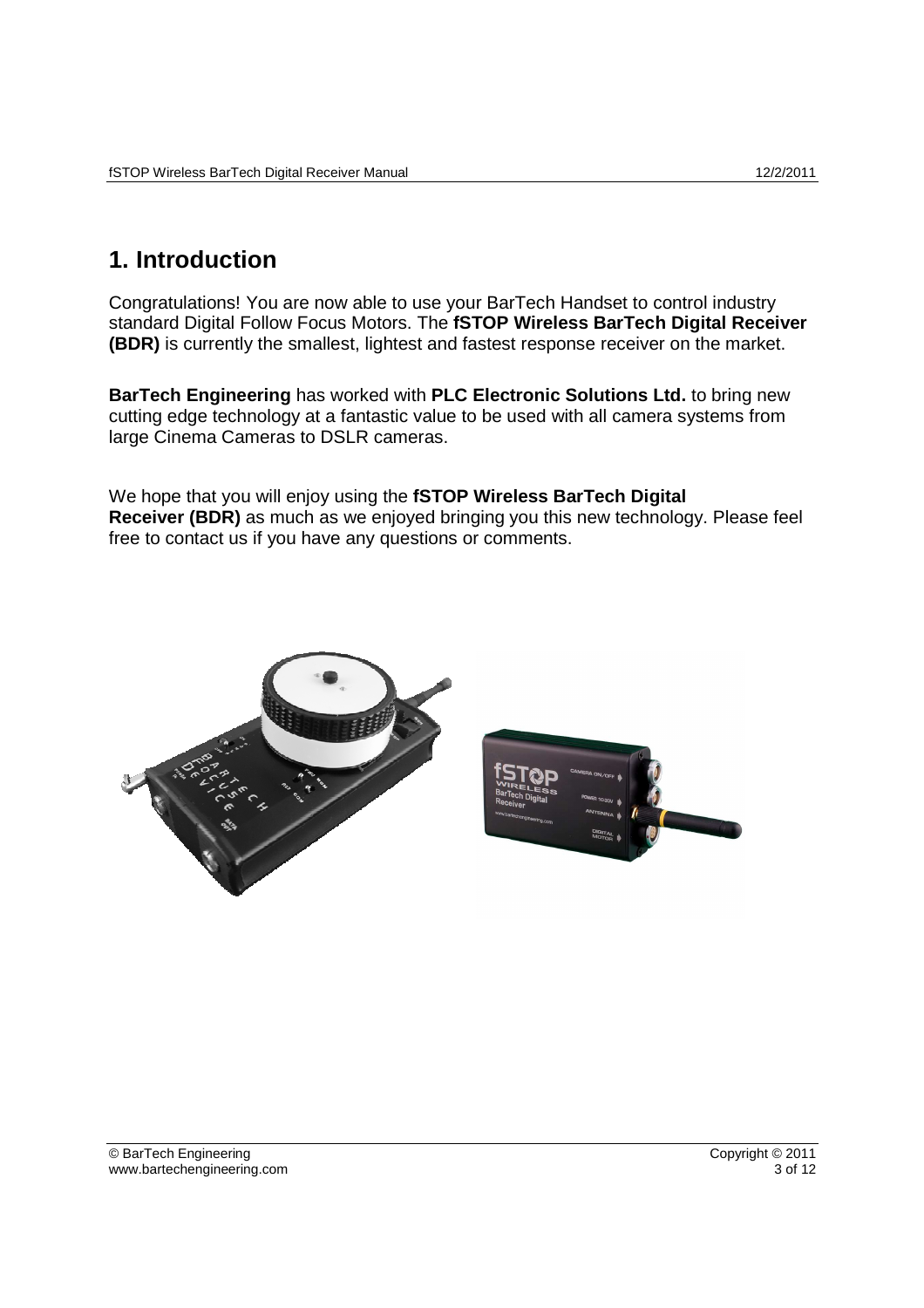## **2. Installation**

### **2.1. Necessary Hardware**

- fSTOP Wireless BarTech Digital Receiver
- > fSTOP Power Cable
- $\triangleright$  Digital Motor
- $\triangleright$  Digital Motor Cable
- $\triangleright$  BarTech Focus Device (BFD) Handset

## **2.2. fSTOP Wireless BarTech Digital Receiver**



Attach the Antenna to the **fSTOP Wireless BarTech Digital Receiver**.

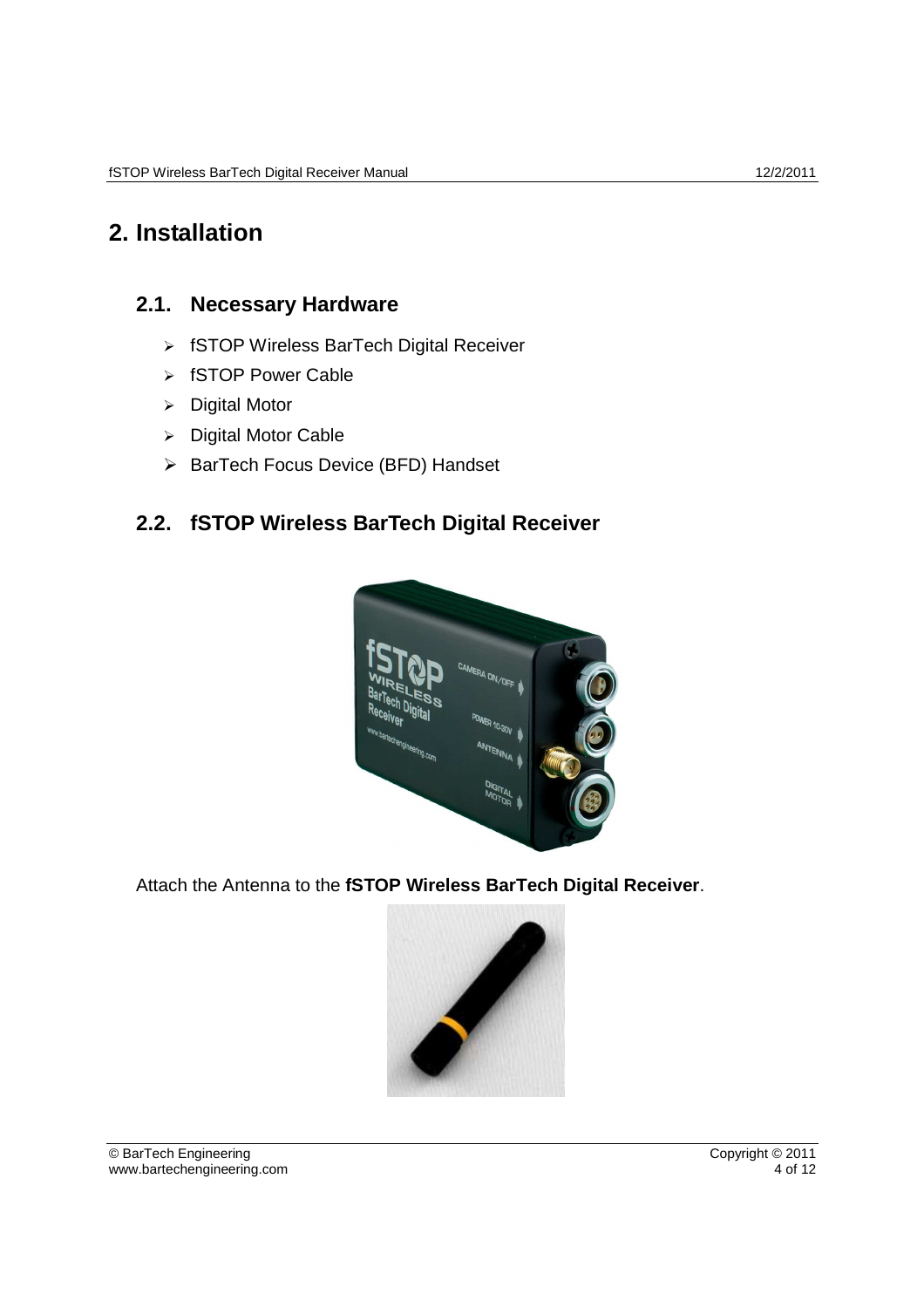Plug one end of the **fSTOP Power Cable** into the power output connector of a camera and the other end into the 2pin Lemo connector on the **fSTOP Wireless BDR**.

Attach the motor to the gearing of the desired focus, iris or zoom ring. Plug one end of the 7pin motor cable into the digital motor and the other end into the 7 pin connector of the **fSTOP Wireless BDR**. Do not power up the system at this time.

**\*\*You must ensure that the Camera Power output connector is able to source up to 3.0 Amps if you wish to power the fSTOP Receiver Directly from the Camera.\*\***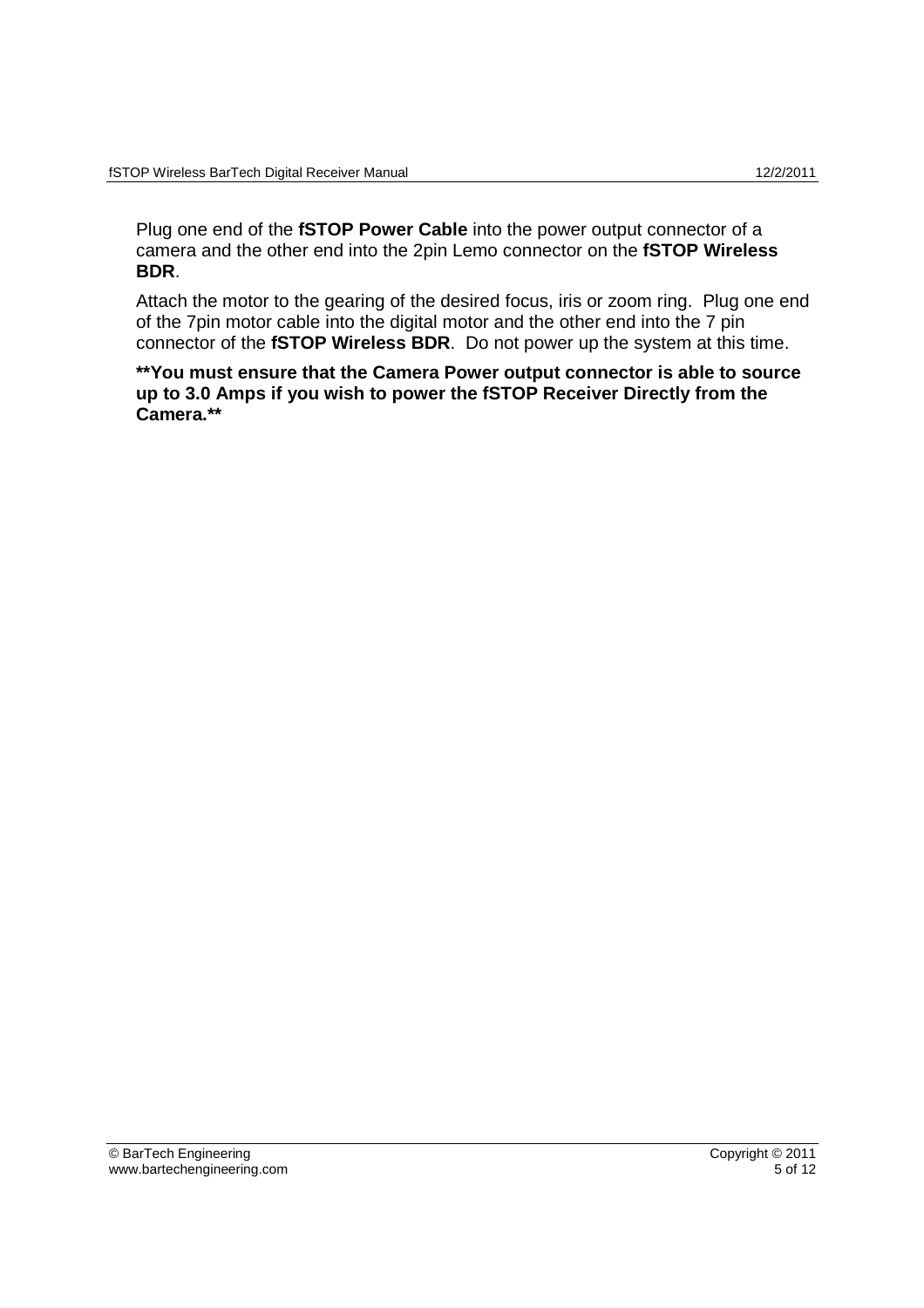# **3. fSTOP Wireless BarTech Digital Receiver Setup**

### **3.1. Motor Calibration**

After installing the motor and **fSTOP Wireless BDR** power up the camera. The motor will automatically calibrate by moving the lens gear to both end stops. It is now ready to communicate with your **BFD Handset**.

\*\*You can also calibrate the motor by hand to test the system if no camera lens is available. Once you power the motor it will start to rotate one direction; after some movement apply pressure to the gear to stop the motor moving in that direction. The motor will stop and then move in the other direction, after one revolution in this direction apply pressure to stop it from moving. The motor will now be calibrated.

**Note: Do not let the motor spin for more than 60 seconds, as it will fail calibration as it assumes that no lens is present. If this happens simply unplug the motor cable and then plug it in again to restart the calibration.** 

## **3.2. Torque Setup**

The **fSTOP Wireless BDR** allows for the user to set the desired torque for the motor control. Generally the increased torque will allow for more accurate control on stiffer lens rings, however there is a trade-off with increased noise generated by the motor.

In order to adjust the Torque move the **BFD Handset** knob to the torque percentage you would like to set, i.e. fully clockwise is 100%, fully counter clockwise is 1%

(Assuming the direction switch on the handset is set to **REV**).

Press and Hold in the **MODE** button on the **fSTOP Wireless BDR** and wait for the Green status light to go OFF and then turn back ON after about 1 second. The Torque is set and saved into memory.

**Note: Due to changes in the wiring of the handsets over the years some units may have the torque setting reversed. So if changing the torque as described above doesn't have the desired effect try setting the direction switch to FWD and repeat the procedure.**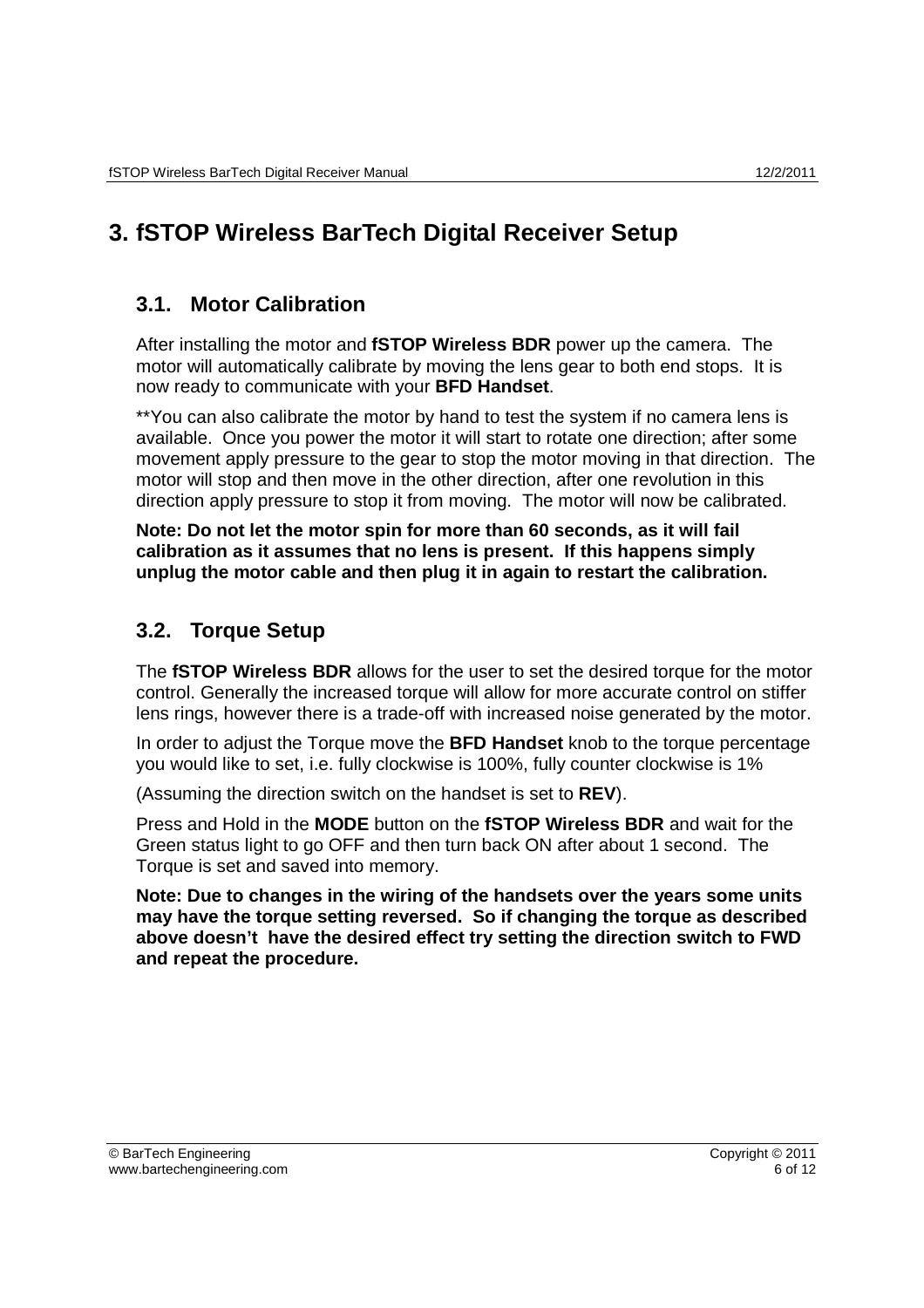## **3.3. fSTOP Switch Settings**



### **3.3.1. CHAN Switch Settings**

This **CHAN** switch is used to select one of the eight frequencies available in the 900MHz range for operation. The selector switch must be set to the same channel on both the **fSTOP Wireless BarTech Digital Receiver** and the **BFD Handset**. As a general rule, use the highest number that works in order to minimize interference from video transmitters.

**Note: If two BFD units are being used at once, leave at least one unused channel between the two channels being use, i.e. do not set the units on adjacent channel, such as 5 & 6! Also do not use 3 & 7 or 2 & 6 simultaneously, as you may get interference.**

### **3.3.2. DIRECTION Switch**

The **DIRECTION** Switch sets the direction of the motor.

### **3.3.3. SECURITY Switch**

The **SECURITY** Switch switches between the two types of motor calibration: current only, or current and velocity. Having the switch in the **ON** position the motor calibrates with current only; the endstop is determined when the current drawn by the motor exceeds the set limit. If the switch is in the **OFF** position the motor will calibrate with both current and velocity detection. The endstop is determined by either the motor drawing too much current, or the motor speed dropping below a predetermined speed.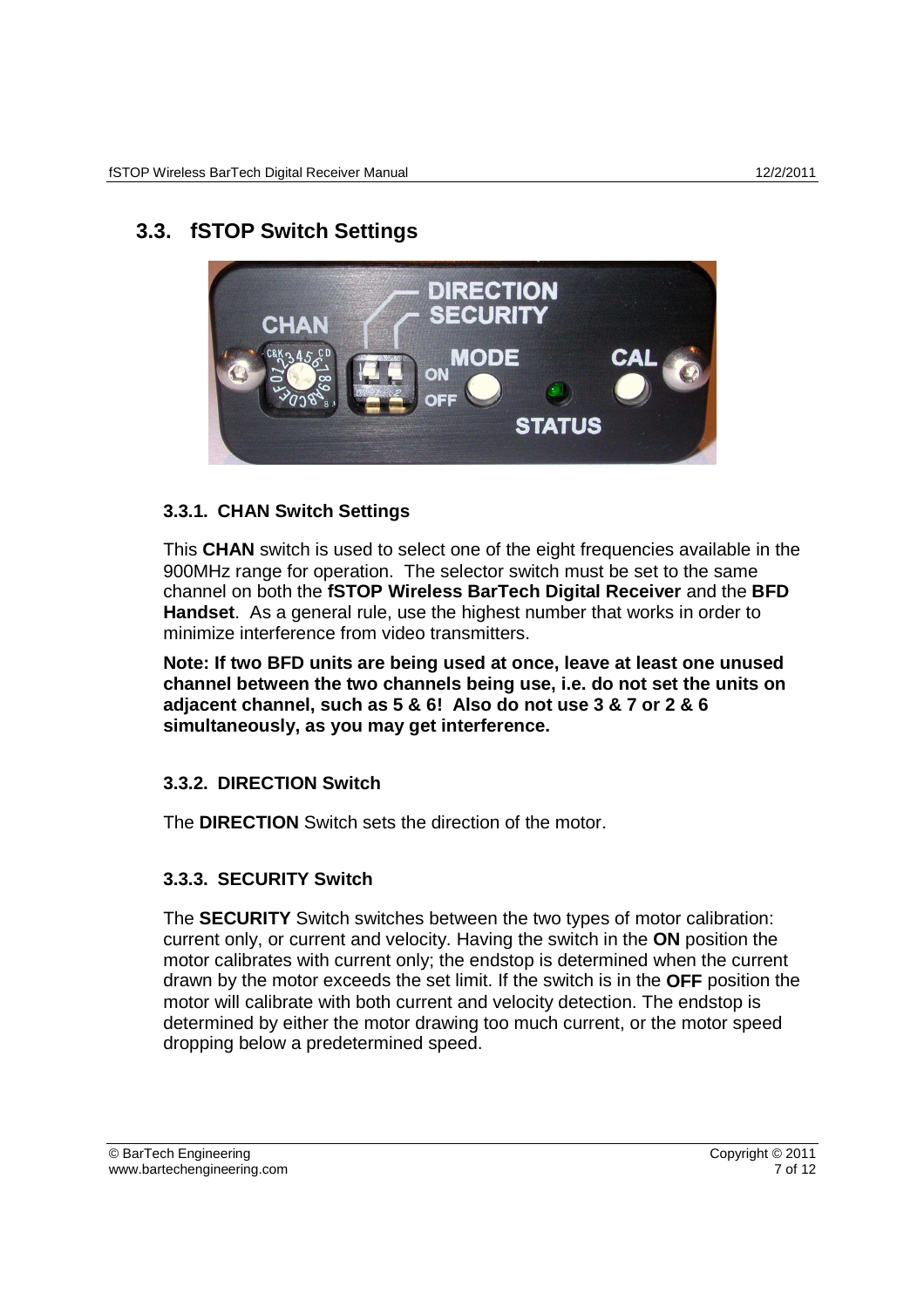#### **3.3.4. MODE Button**

The **Mode** Button is used to set the Motor Torque Setting of the **fSTOP Wireless BDR**.

- With the **BFD Handset** and **fSTOP Wireless BDR** powered and calibrated and communicating, ensure that the FWD/REV switch on the **BFD Handset** is set to the REV position.
- Turn the Focus Knob on the **BFD Handset** to a position between 1% Torque (Fully counter-clockwise) and 100% (Fully clockwise) representing the amount of torque you wish the motor to have (Higher Values for Stiff Lenses).
- Press and Hold in the **MODE** button on the **fSTOP Wireless BDR** and wait for the Green status light to go OFF and then turn back ON after about 1 second. The Torque is set and saved into memory.
- The new Torque is now set in the **fSTOP Wireless BDR** and it will be stored in memory even after power is removed.

#### **3.3.5. STATUS LED**

When the unit is powered up the **STATUS** LED will indicate this by being lit steadily. When the **BFD Handset** is connected the **fSTOP Wireless BDR** the **STATUS** LED will blink quickly to indicate that data is being received.

#### **3.3.6. CAL Button**

The **CAL** or calibrate button is a soft reset of the unit. When the button is depressed and released it will reset the unit. The motor will then start its calibrate function again after approximately 6 seconds.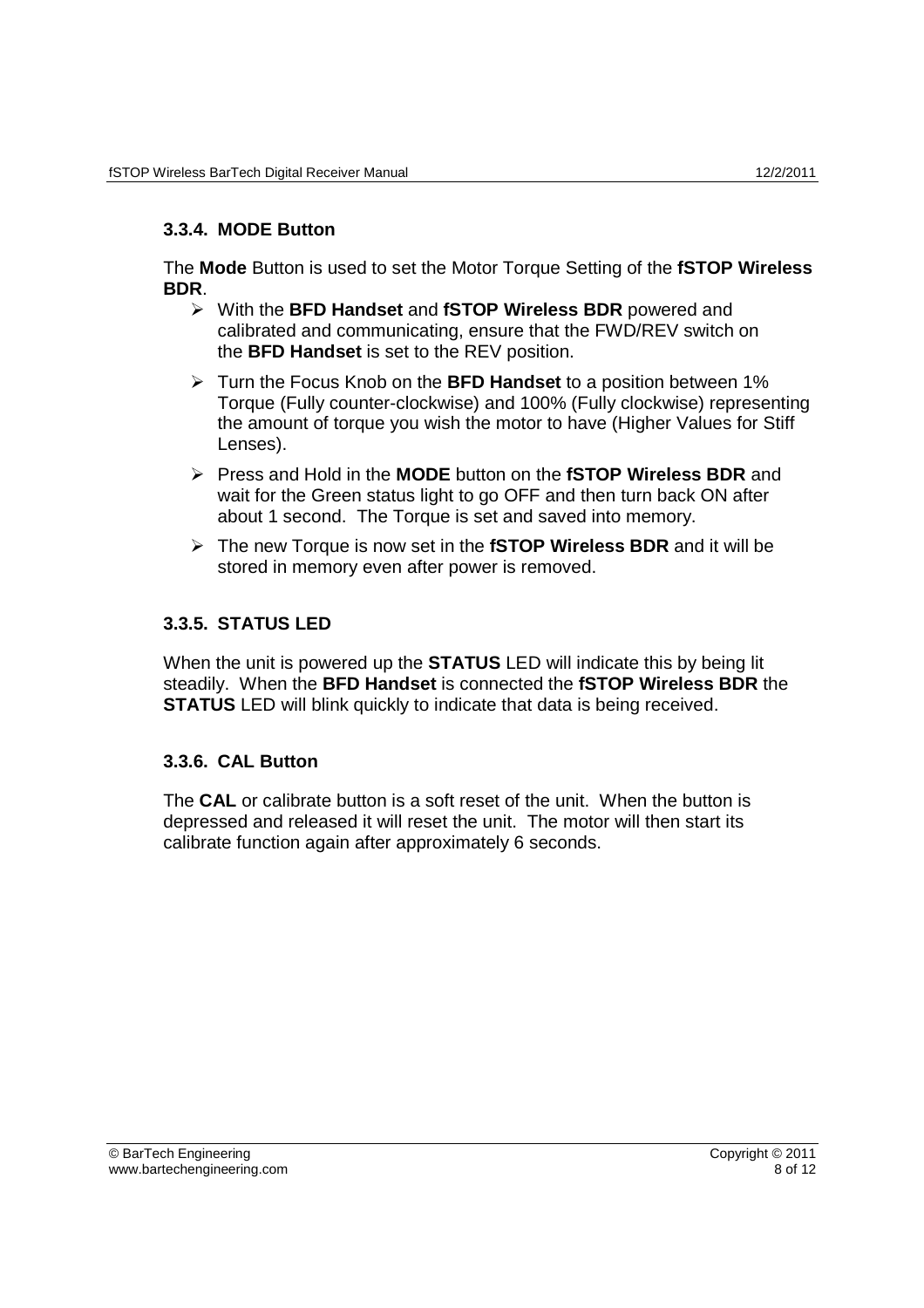## **4. Connector Pinouts**

## **4.1. Camera ON/OFF Connector**

### **Lemo# ERD.0S.304.CLL**

- 1 Transmit (Tx) Factory use only
- 3 Receive (Rx) Factory use only
- 2 Camera (ON/OFF) contact closure
- 4 Camera (ON/OFF) contact closure

Plug for making cables **Lemo# FFA.0S.304.CLAK52** 

## **4.2. Power (10-30V) Connector**

### **Lemo# ECG.0B.302.CLL**

1 Power (10 – 30V)

2 Ground

Plug for making cables **Lemo# FGG.0B.302.CLAD52**

### **4.3. Digital Motor Connector**

### **Lemo# EGG.1B.307.CLL**

- 1 Motor –
- 2 Motor +
- 3 Chan A Encoder
- 4 VCC +5V
- 5 Ground
- 6 Chan B Encoder
- 7 Motor Detect

Plug for making cables **Lemo# FGG.1B.307.CLAD52**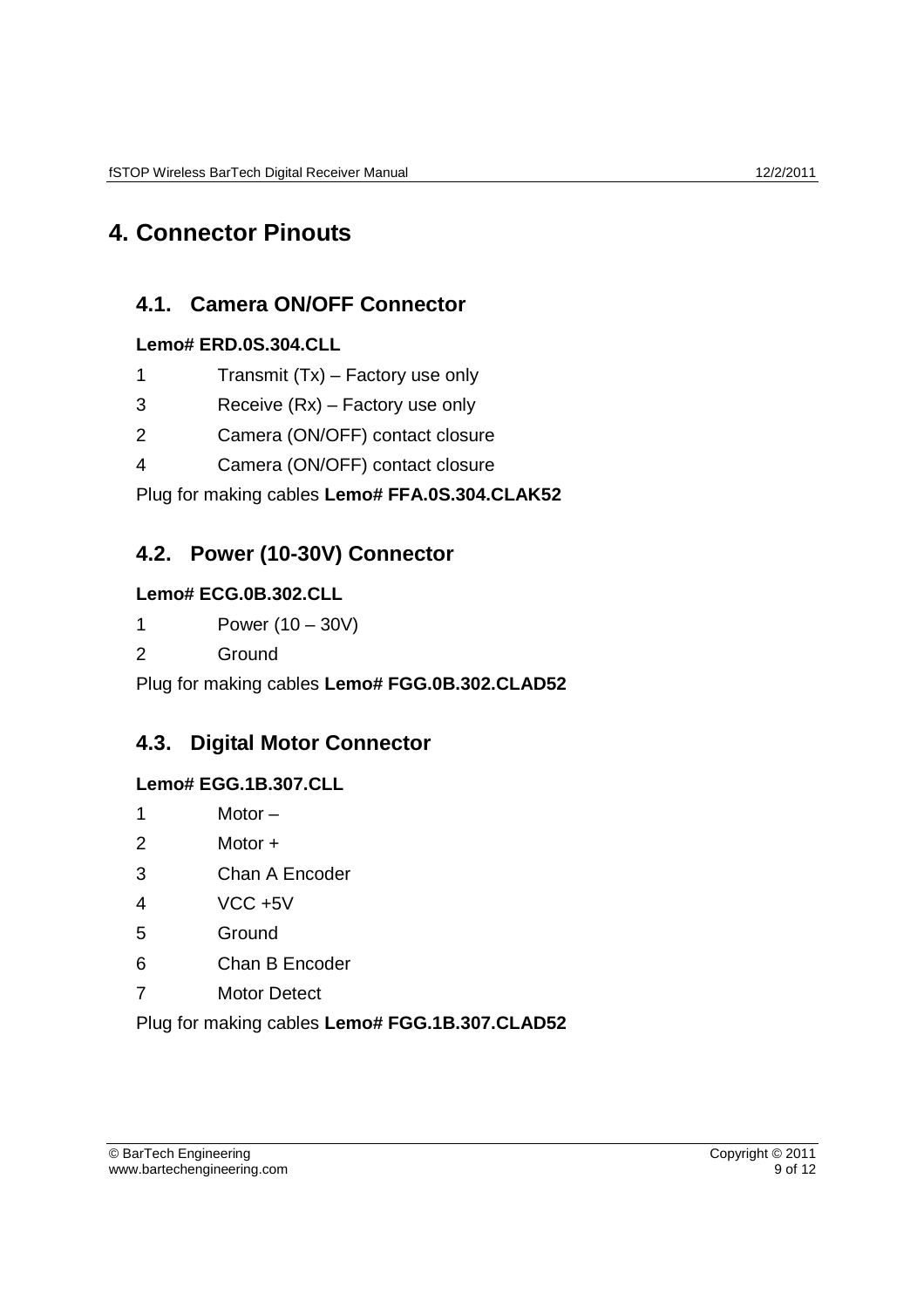## **5. Specifications**

**Dimensions (antenna removed ):** approx 3.5" L x 2 1/8" W x 7/8" H

(9.1cm L x 5.4cm W x 2.4cm H)

**Weight :** 4 3/4 oz. ( 135 g )

**Input Voltage:** 10 to 30 Volts

**Power Consumption:** 0.075 A @ 12 volts, 0.055 A @ 24 volts

Standby, not driving motor

**RF Reception:** 8 channels 902-928 MHz

| <b>Channel</b> | <b>Frequency (MHz)</b> |
|----------------|------------------------|
|                | 903.37                 |
|                | 906.37                 |
| $\overline{2}$ | 907.37                 |
| 3              | 909.37                 |
| 4              | 912.37                 |
| 5              | 915.37                 |
| 6              | 919.37                 |
|                | 921.37                 |

**Resolution:** 12-bits (4096 steps), all steps always used.

**Transmission Latency:** 2.7 milliseconds

**Position Update Rate:** 300 transmissions / second

**Antenna:** ANT 916MHZ 1/4 WAVE WHIP

Linx Technologies# ANT-916-CW-RH

Digi-Key# ANT-916-CW-RH-ND

### **Motor Compatibility:**

\*Preston: DM1, DM1X, DM2

\*Scorpio: All Digital motors with 7 pin Lemo connector

\*Heden: All Digital motors with 7 pin Lemo connector

\*M-One: M-One Digital motor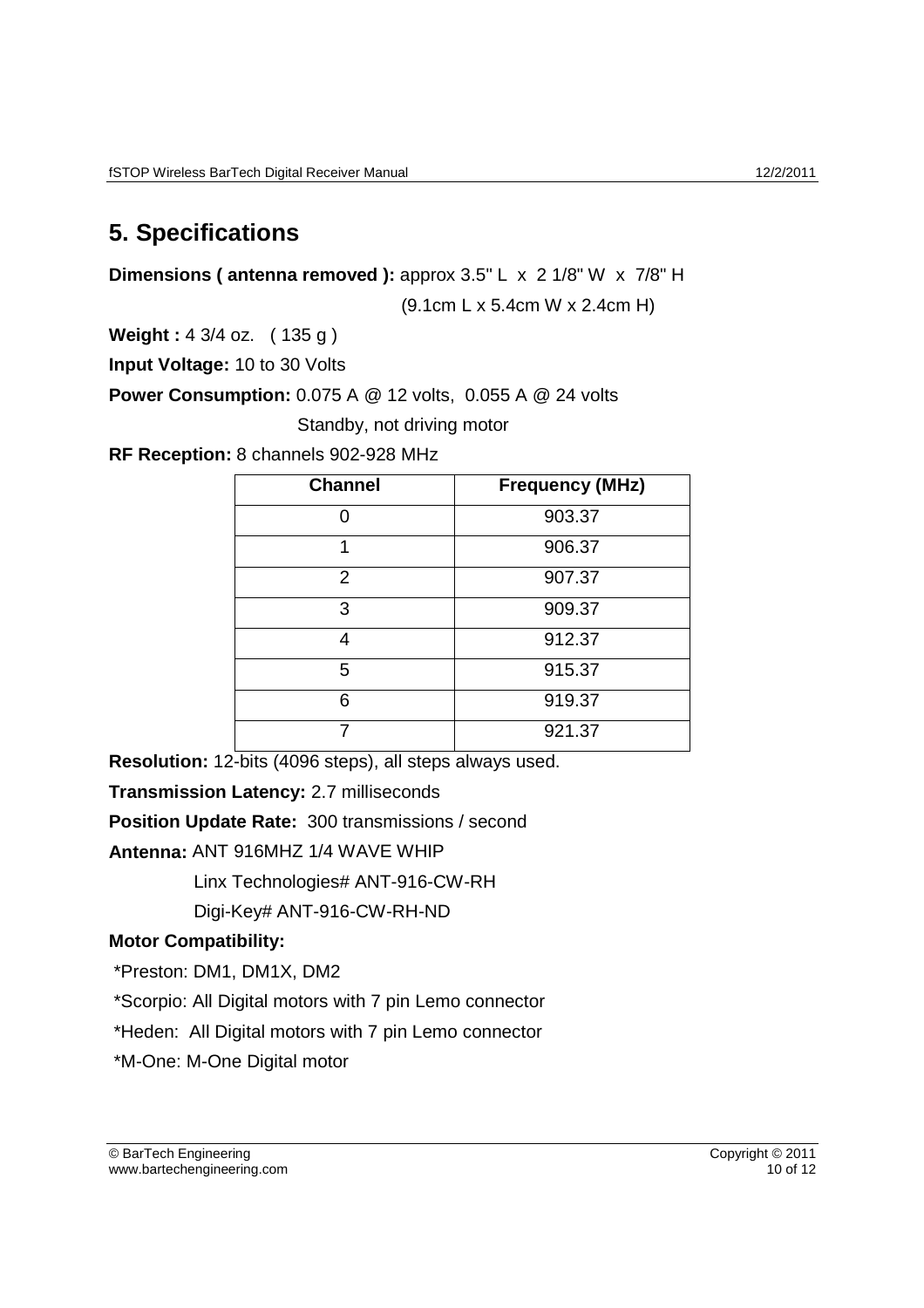# **6. Troubleshooting**

## **6.1. Calibration**

The motor will not calibrate to the full span of the lens.

- If the **Security** switch is in the **OFF** position try moving it to the **ON** position.
- Try increasing the torque settings. See section **3.2 Torque Setup.**

The motor moves to the first stop and continues to try and turn.

- If the **Security** switch is in the **ON** position try moving it to the **OFF** position.
- Try decreasing the torque settings. See section **3.2 Torque Setup.**
- $\triangleright$  If possible try increasing the supplied voltage to 24V.

## **6.2. Connectivity**

I cannot get the **fSTOP Wireless BarTech Digital Receiver** to receive the signal from the transmitter.

- $\triangleright$  The motor has not been allowed to calibrate properly.
- Check that the **BFD Handset** and **fSTOP Wireless BDR** are set to the same channel.
- Look for the **STATUS** LED blinking on the **fSTOP Wireless BDR**

### **6.3. Interference Issues**

I am having interference issues.

 If two **fSTOP Wireless BDR** units are being used at once, leave at least one unused channel between the two channels being use, i.e. do not set the units on adjacent channel, such as 5 & 6! Also do not use 0 & 5 or 3 & 7 or 2 & 6 simultaneously, as you may get interference.